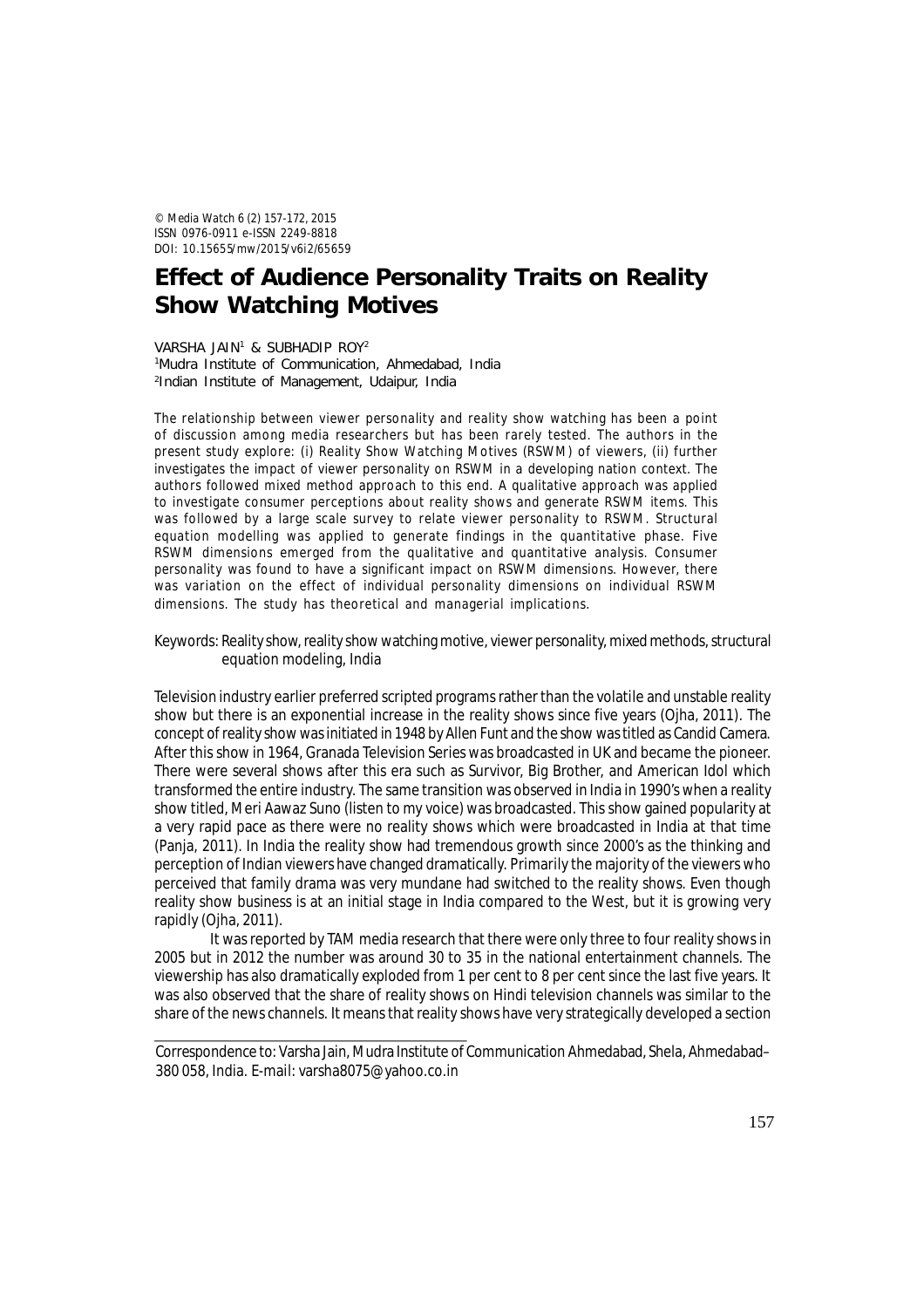in the television viewership arena. Reality shows have captured the prime time on the weekends as well as on the weekdays. It was further noted that television viewer rating declined from 10 to 8 but for reality shows it was 6 (Ojha, 2011) which is an achievement in itself.

Given that the reality show industry in India is growing at a rapid pace, it is very important for the practitioners to know the underlying consumer motive behind watching reality shows. Similar studies have been conducted in the west (Mead, 2006; Papacharissi & Mendelson, 2007; Nabi, 2007), but they may not be replicable in India because of cultural dissimilarity. Indian audience have been known to display participatory culture which is evident from the support given to participants through text message and online votes (Punathambekar, 2009). This is in support with the collectivist culture of India (Chadda & Deb, 2013). However, the new trend of reality shows are driven by dramatized script inducing the participants to become emotional, behave in unpleasant ways and be abusive to each other (Sinha, 2012). This trend is supported socio-culturally by a rising middle class in India (Ray, 2009) and a sweeping trend of individualism where reality TV is finding its place towards making explicit the implicit rules that govern the same (Desai 2011). Hofstede (2014) in his latest findings display India having a balance between individualism and collectivism which supports the argument that almost half of the Indian society is becoming individualistic. This would imply that the trend of viewership would move from family oriented soaps to different genres of reality shows that boost individual achievement (at times at the cost of others) (Dixit, 2013). Interestingly enough the Indian reality audience have been found to be different from the western audience with respect to reality TV viewing (Dixit & Raman, 2012) and thus it calls for an investigation of the Indian audience's perspective on reality shows and whether the same are different from the western counterparts.

Given that there is a change in socio-cultural set-up, it also warrants for an investigation on whether the consumer personality would affect reality show viewing. Therefore, the present study explores: (i) the reality show watching motives (RSWM) of the audience; and (ii) The impact of viewer personality type on RSWM. Based on a mixed method research design, five dimensions were identified for RSWM and consumer personality dimensions were observed to have different effects on different RSWM dimensions. The subsequent sections discuss the literature review that leads to the conceptual development and the research questions. The succeeding section illustrates the research methodology followed by the results. The results section is followed by the discussion and the last section provides the conclusion and scope for future research.

#### **Literature review**

#### *Consumer personality*

Personality could be defined as 'a stable set of characteristics and tendencies that result in differences in thoughts, feelings, and actions for different individuals' (Maddi, 1989). Several theories have been propounded to measure and evaluate the personality dimensions. The Eysenckian Personality Theory (Eysenck & Eysenck 1985) states that there are three components of personality, viz. extraversion, neuroticism and psychoticism. However, there is another model known as the Big Five Model that is more popular as it captures the essence of the consumers' personality (McCrae & John 1992). The Big Five personality factors are: agreeableness (representing good nature), conscientiousness (representing reliability), extraversion (representing sociability), neuroticism (representing emotional instability), and openness to experience (representing curious nature). Howard and Howard (1995) have provided elaboration on the Big Five dimensions and have also provided six items measures for each. According to them, Agreeableness is related to the sources from which an individual generates norms for the right behavior. High agreeableness illustrates an individual who adjourns to the norm sources such as boss, friends, spouse, religious leader etc. Such a person is termed as "Adapter". A person low on agreeableness is a cynic to the extent of rigidly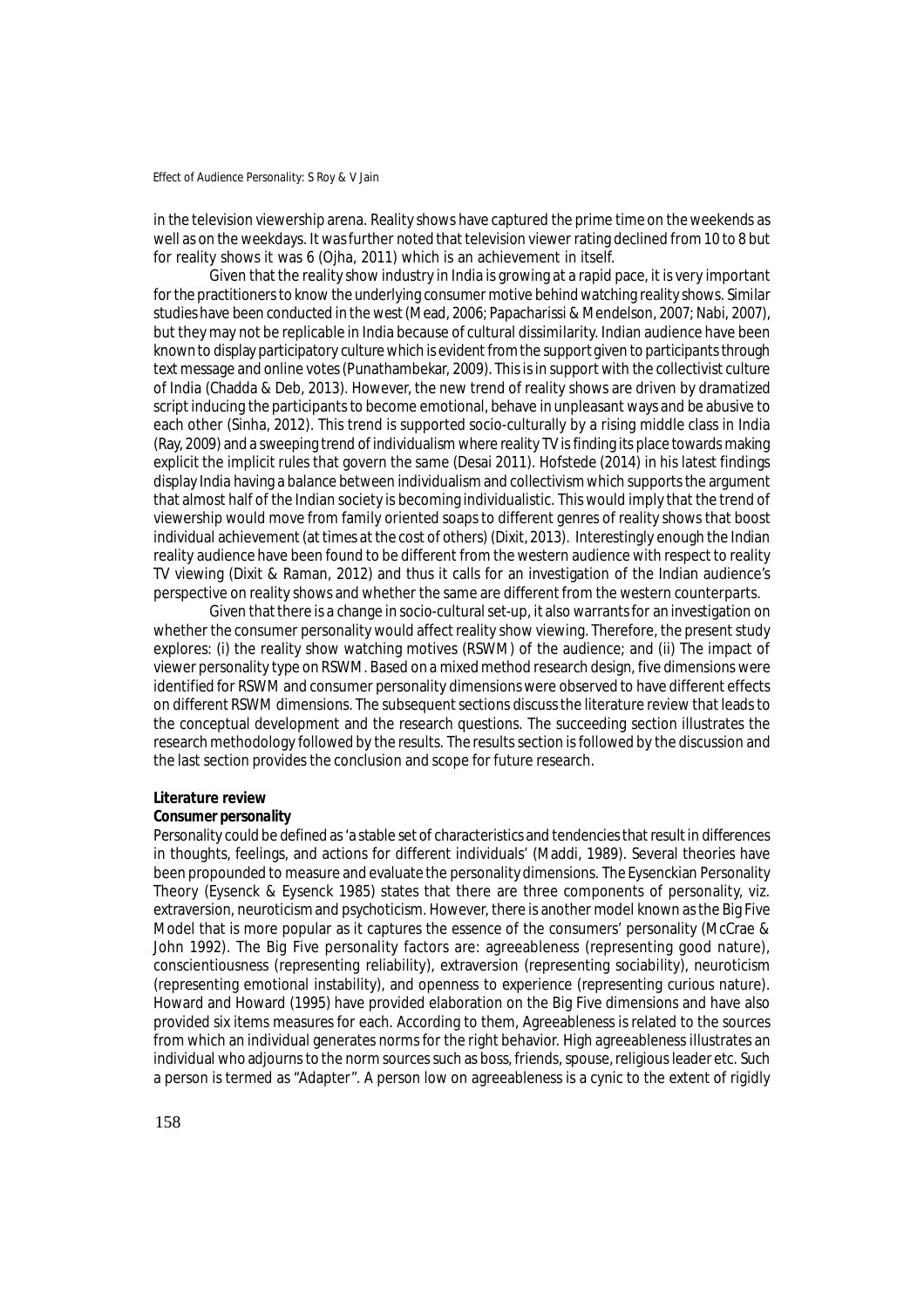following his own norms. He is termed as "Challenger". Conscientious is associated with the number of objectives that an individual is adhere to. High Conscientious individuals work on few objectives and have self-discipline with all the goals. Such a person is termed as "Focused".

A person low on conscientiousness has larger number of goals with lesser commitment and dedication towards each goal. Extraversion is related to the number of associations that an individual will have conveniently. A person who is high on extraversion has higher number of relationships and spends more time in enjoying them. Costa and McCrae's factors of extraversion distinguish people as "Introverts" and "Extroverts". Neuroticism or negative emotionality factor comprehends the frequency and rigour of stimuli that is needed to draw out negative reaction from an individual. If a person is highly resilient, they are not frequently bothered by stimuli, and it requires strong stimuli to elicit a negative response out of them. Costa and McCrae suggested two types of personalities, Resilient and Reactive (Costa & McCrae, 1992). A person, however need not be at either end of the continuum, he may display a mixture of traits. Lastly, Openness corresponds to the frequency of interests to which an individual is excited and the pursuit of the person for the interests. High openness (Explorer) person has a large and varied number of interests, and lower depth in perusal of these interests, while a person low on openness (Preserver) has fewer interests and greater depth in pursuit of these interests. Howard and Howard also suggested that effects between all five personality dimensions and the age of the individual. (Howard & Howard, 1995) Agreeableness (A) and conscientiousness(C) increase with the age of an individual but Neuroticism (N), Extraversion (E) and Openness (O) decreases with the age.

The parallel theory of human personality was propounded by McAdams (1996; 2001) which suggests that personality psychology needs to undertake the individual with respect to three-tiered framework which can include three different but overlapping phases of investigation: personality traits, personal concerns, and life stories. The first level, personality traits, deals with constant temporal and situational factors (i.e., dispositions) that can differentiate various individuals and direct to same behaviour in different situations. The second level, personal concerns, deal with the objectives of individuals and the approaches that are used in order to accomplish the goals. Following Little (1996), this level is here defined more narrowly in terms of personal action constructs such as personal strivings(Emmons, 1989), personal projects (Little, 1989), and life tasks (Cantor, 1990). The third level, life stories, deals with the narratives that individuals tend to merge their past which they remember, present which they feel and the future which they can predict holistically to develop distinctiveness in their lives (Baumgartner, 2002). However, the big five has been the favourite of consumer researchers (Steel et al., 2008) and various shorter versions of the original 50 item scale has been developed for more pragmatic but easy to administer situations (John et al., 1991; John & Srivastava, 1999). Early researchers have observed that consumers' personality has an impact on consumer behaviour (Kassarjian, 1971; Aaker, 1999). Later researchers have predominantly used the five factor model of personality to comprehend shopping motives and behaviour in various ways (Mooradian & Olver, 1996; 1997; Verplanken & Herabadi, 2001; Caplan, 2003). Researchers have also included the Big Five very holistically along with the models of consumer behaviour models. This approach was also used by Mowen (2000) in 3M Model of Motivation and Personality and the three-tiered framework of Baumgartner (2002).

# *Reality shows*

The arena of reality television is very old but it grabbed the attention after the 2000's with the shows such as the Survivor. The key determinants of reality television include use of common man and not the skilled performers without the script. The producers have to depict the drama of real life (Tiffany, 2006). A comprehensive definition of reality shows is offered by Nabi et al (2003) as: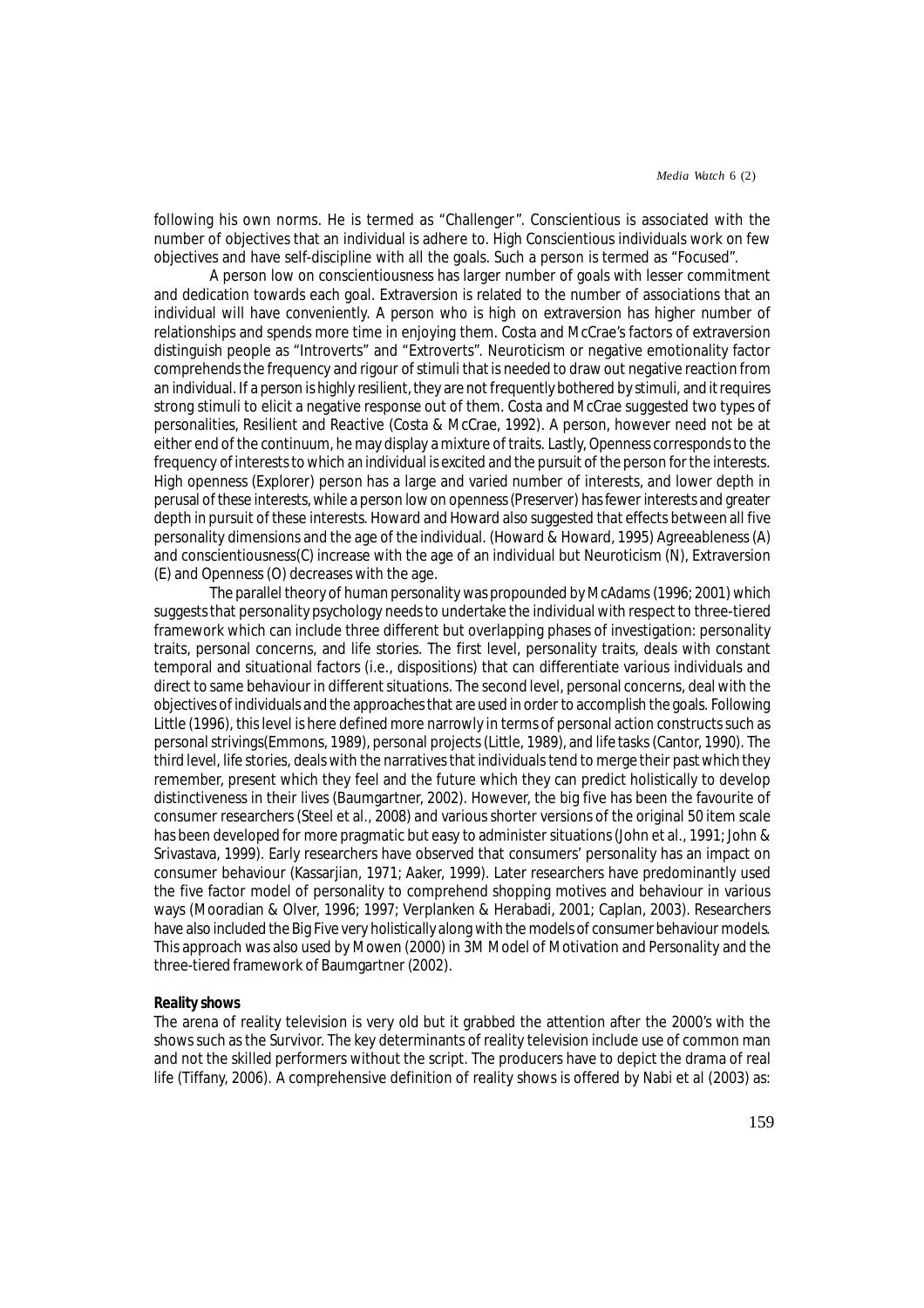"programsthat film real people as they live out events in their lives, contrived or otherwise as they occur" (Nabi et al., 2003) further identify the characteristics of a reality show as: (a) individuals depicting themselves, (b) a part of shooting in the personal or professional environment instead of an artificial setting, (c) no script, (d) proceedings in a form of a story, and (e) essentially for amusement of the audience.

Reality shows could be of various sub-types and according to Ouellette and Murray (2004) they could be divided into six sub-genres as game docs (ex. Fear Factor), dating programs (ex. Blind Date), makeover/lifestyle (ex. Extreme Makeover), docusoaps (ex. Sorority Life), court programs (ex. Judge Judy) and reality sitcoms (ex. The Osbournes) along with celebrity based programs (ex. Dancing with the stars) (Ouellette & Murray, 2004). However, Nabi et al (2006) found six subgenres of reality based programs based on an exploratory factor analysis and found them to be: romance (ex The Bachelor), crime (ex. Cops), informational (ex. Trading Spaces), reality drama (ex. The Real World), competition/game (ex. The Survivor), and talent (ex. American Idol) (Nabi et al., 2006). In the Indian context, most of the genres are present but there have been indigenously developed shows based on marriage (ex. Rakhika Swayamvar). The point to be noted is that reality shows are highly prevalent in developing nations and there are shows copied from the western countries (Fear Factor India) along with the home grown versions. The examples cited are only few types of reality shows. It is very crucial to differentiate reality show from the soap operas, sitcoms and other types of nonreality shows which does not have the script and control of producers and directors is lesser on individual episodes.

Very few studies have investigated aspects of consumer behavior of reality show viewing. Those few studies have addressed the aspects of consumer motive behind reality show viewing. The studies were focused to understand basic questions such as: What are the reasons that attract the audience towards the reality show instead of other comedy and drama programs? Why many individuals are interested in reality-based television (Barton, 2009)? One of the early studies in this area by Oliver & Armstrong (1995) found the association and attitudes related to crime, higher levels of racial prejudice, and authoritarianism is related with high frequency of watching and enjoying the reality shows (Oliver & Armstrong, 1995). Moreover, they found demographics (such as age, education and viewing time) also to play a role in reality-based viewing and enjoyment. Moreover, Mead (2006)conducted an exploratory study to determine the key motives of television genres (i.e. soap opera and reality) and it was identified that the motives differed for the various genre, but also emphasized that additional motives exist in television viewing that had not previously been discussed. Similarly, an exploratory study by Papacharissi & Mendelson (2007) found six factors or motives behind reality show viewing such as: reality entertainment, relaxation, habitual pass time, companionship, social interaction, and voyeurism. Entertainment and relaxation motives were very dominating (Papacharissi & Mendelson 2007).

Reiss & Wiltz (2004) applied sensitivity theory to viewing television shows and suggested that individuals prefer to watch those shows that arouse the joyfulness as it is very important for them. Individuals who love to socialize would be thrilled to watch those reality shows where groups and friends are portrayed.

In this study, 239 adult respondents were asked to rank themselves on the 16 basic motives of Reiss Profile standardized instrument. They were also asked to rate the frequency of their viewership and their happiness which they derived after watching the show. It was found that individuals who watched the reality shows were very particular about themselves social, safe and believed in romance (Reiss & Wiltz, 2004). Barton also investigated gratifications related to reality show viewing and found that individuals choose a particular show over the other due to the gratification which they received from those reality shows. He also added a new gratification for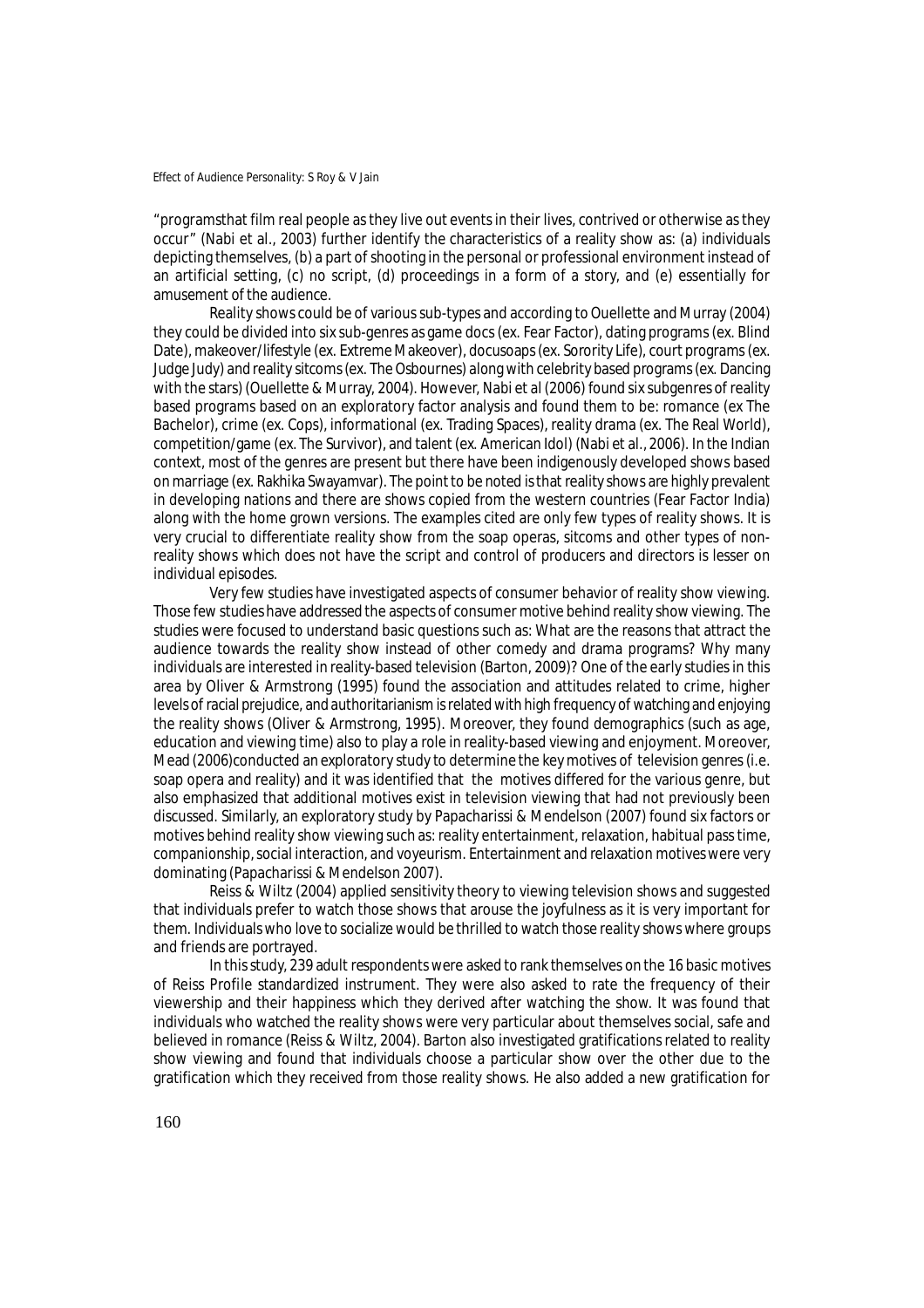reality program viewing called personal utility (Barton, 2009). In a different study, Nabi (2007) found two dimensions of reality TV (romance and competitiveness) based on 12 attributes of reality shows such as Romance, Competition, Real, etc.

## *Conceptual framework*

The uses and gratifications approach in communication research typically suggests that specific motives and related satisfying outcomes drive individuals to watch television (Rubin, 2002). Uses and gratifications research has suggested several reasons why individuals turn to television, such as feeling connected with others alternative of social contact, entering in fantasy world, etc. (McQuail, 1994). There were very few researchers who have investigated the effect of viewer personality on reality show viewing. Crook et al (2004) investigated the relation between six personality traits viz. need for affiliation, empathy, loneliness, morbid curiosity, voyeurism, and verbal aggression and watching and enjoying the reality shows. This analysis developed three genres of reality programming; dating/romance, voyeurism, and challenge. Findings suggested the effect of morbid curiosity to be positive on the viewing and social loneliness to be negative. Pleasure was negatively associated with need for affiliation and social loneliness. Consumer behaviour researchers have found consumer personality to affect both impulsive and compulsive buying behaviour (Shahjehan et al., 2012). The logical extension would be that consumer personality would also affect reality show viewing. However, till date only one study (Crook et al., 2004) has investigated the impact of consumer personality on reality show behaviour and they have used the trait theory of personality. Moreover, the dimensions of reality show have not been identified in a developing nation context. In such a context, the present study has two major objectives.

The study intends to explore (i) the dimensions of reality TV or Reality Show Watching Motives (RSWM) (as mentioned by the authors) of the viewers and (ii) the impact of viewer personality type on RSWM. For the second objective, the Big Five personality dimensions would be chosen because of popularity (Acton, 2003) and ubiquity (Steel et al., 2008) of use. Being an exploratory study, it does not have hypothesis but research questions. Thus the two major research questions in the study are:

RQ1. Are the dimensions of RSWM in India different from those of western counterparts? RQ2. Do the big five personality traits have a significant impact on the dimensions of RSWM?

#### **Methodology**

#### *Qualitative phase*

The main study was conducted in two phases. In the first phase, a set of focussed group discussions (FGD) were conducted to identify various factors of consumer behaviour associated with reality TV viewing. The central objective was to find out the major items that were relevant to the reality show viewing. Three FGD's were conducted among young audience in the age group 18-25. Each FGD was conducted for an hour to generate better insights from the respondents. The questions were related to the types of shows viewed, time spend on watching and sending SMS after watching, viewing event website etc. The questions also investigated the reason behind watching the show. This led to 18 reasons which the participants discussed as the reasons or motivations behind watching a reality show which are summarized in Table 1.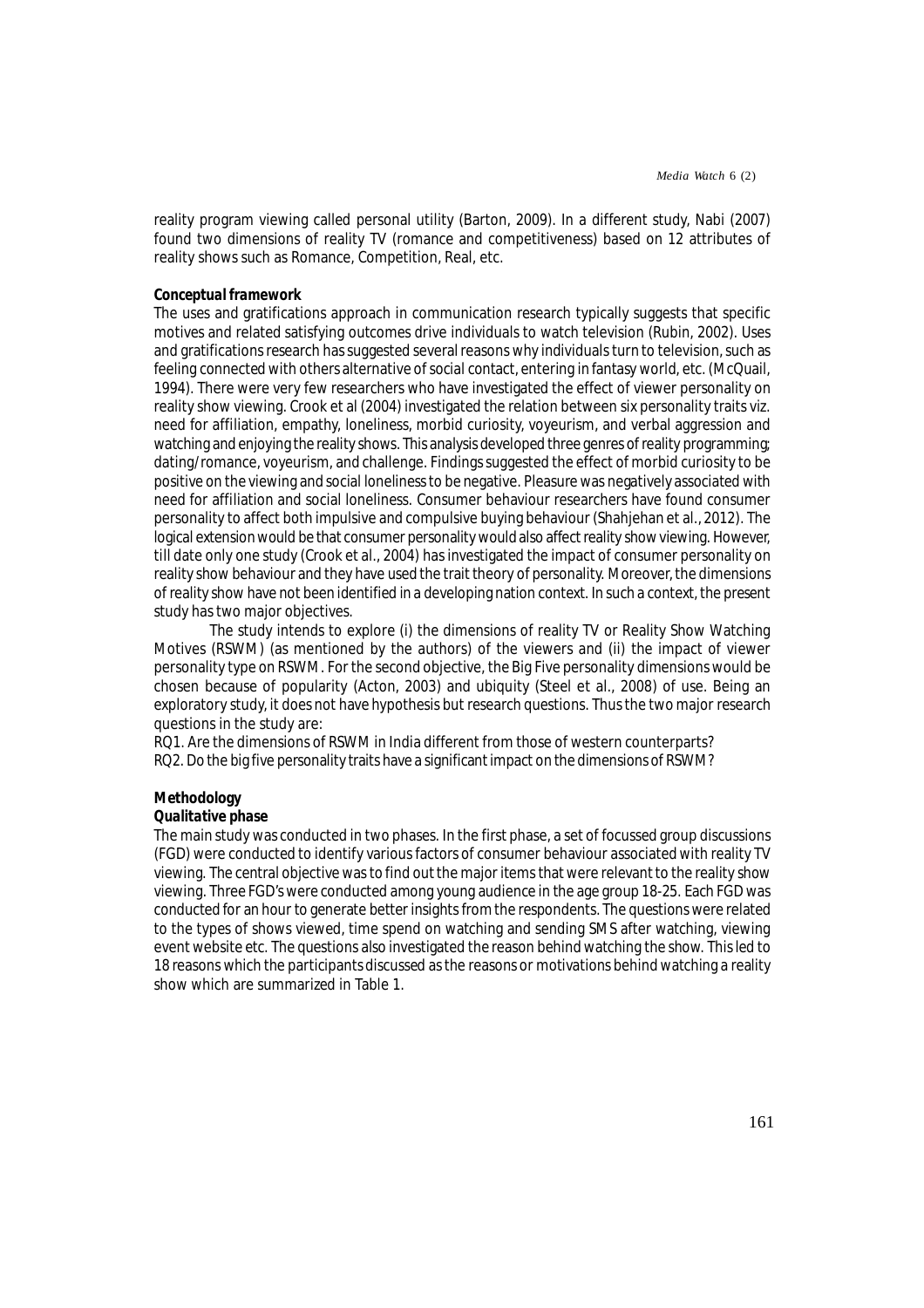| SI. No.        | Motive             | Description                                                                                                                                                                                                                                       |
|----------------|--------------------|---------------------------------------------------------------------------------------------------------------------------------------------------------------------------------------------------------------------------------------------------|
| 1              | Thrill             | Thrill is an important attribute of reality shows because there will be a group of<br>audience who watch reality shows in search of thrill such as X Factor and<br>SachkaSaamna.                                                                  |
| $\overline{2}$ | Adventure          | There are many reality shows in India that portray adventure such as MTV Roadies<br>and Fear Factor, which have a huge viewership base.                                                                                                           |
| 3              | Horror             | There are few reality shows in India that portray horror and supernatural (The Chair)<br>but many individuals wanted to watch such shows.                                                                                                         |
| 4              | Suspense           | Most of the reality shows try to include suspense in their reality shows. E.g. Contest<br>based shows like Dance India Dance, try to maintain suspense by extending the<br>elimination time of a contestant.                                      |
| 5              | <b>Unkindness</b>  | Unkind can be an important attribute that may be watched a particular people who<br>like to see violent activities in a reality show such as Emotional Atyachaar<br>(Emotional Torture)                                                           |
| 6              | Violence           | Many people like to watch violent activities in a reality show such as Dadagiri                                                                                                                                                                   |
| $\overline{7}$ | Humiliation        | There are many reality shows such as Emotional Atyachaar that depict humiliation<br>among the individuals and it was preferred by the respondents                                                                                                 |
| 8              | Drama              | Some respondents would like to watch a reality show such as Big Boss as they get<br>influenced by the drama.                                                                                                                                      |
| 9              | Entertainment      | Entertainment is a holistic term which is a major attribute of a television viewer and<br>they are excited about it.                                                                                                                              |
| 10             | Romance            | Romance forms an important attribute in a reality show as reality shows such as<br>Splitsvilla depict romance extensively.                                                                                                                        |
| 11             | Celebrity          | In some reality shows celebrities are the performers of the reality show (Nach<br>Baliye). It has a major impact on the viewership base and fan following as celebrities<br>are considered to be mesmerizing icon by the individuals.             |
| 12             | Controversy        | Some of the viewers of reality shows like to see controversies in reality shows.<br>Producers even select controversial celebrities such as RakhiSawant was chosen for<br>RakhikaSwayamwar to increase the excitement level among the viewers.    |
| 13             | <b>Talent hunt</b> | Reality shows based on talent hunt such as India's Got Talent and Boogie Woogie,<br>which promotes talent, are usually liked by the Indian audience.                                                                                              |
| 14             | <b>Ethics</b>      | A viewer of reality show might find some of the reality shows such as Lift Karade, as<br>ethical and would like to watch it.                                                                                                                      |
| 15             | Motivation         | A viewer might seek motivation from a reality show such as Biggest looser as normal<br>people are taken as participants.                                                                                                                          |
| 16             | Information        | Some of the reality shows (JantakiAdalat) might contain some informative content<br>in the form of a social message and viewers liked it as it is knowledgeable.                                                                                  |
| 17             | Makeover           | Some of the reality shows are focused on the changing looks of an individual. There<br>is a complete makeover of the participant. Shows such as MTV style check, inspires<br>the viewers to watch that show as it thrills them to a large extent. |
| 18             | Contest            | Contest refers to the competitive reality shows such as Indian Idol in which                                                                                                                                                                      |

These 18 items were used as RSWM descriptors in the next phase of the study. Before using the items for the quantitative study a set of discussion were conducted with three media managers of three national television channels on the relevance of the RSWM items. This was to ensure content validity.

participants challenge each other, and need support of the audience to win. Some viewers watch such shows to support the participants of their geographical area.

# *Measures and questionnaire design*

Most researchers have suggested the Five-Factor Model or Big Five dimensions of personality as the most popular approach among psychologists for studying personality traits (Acton, 2003). Steel et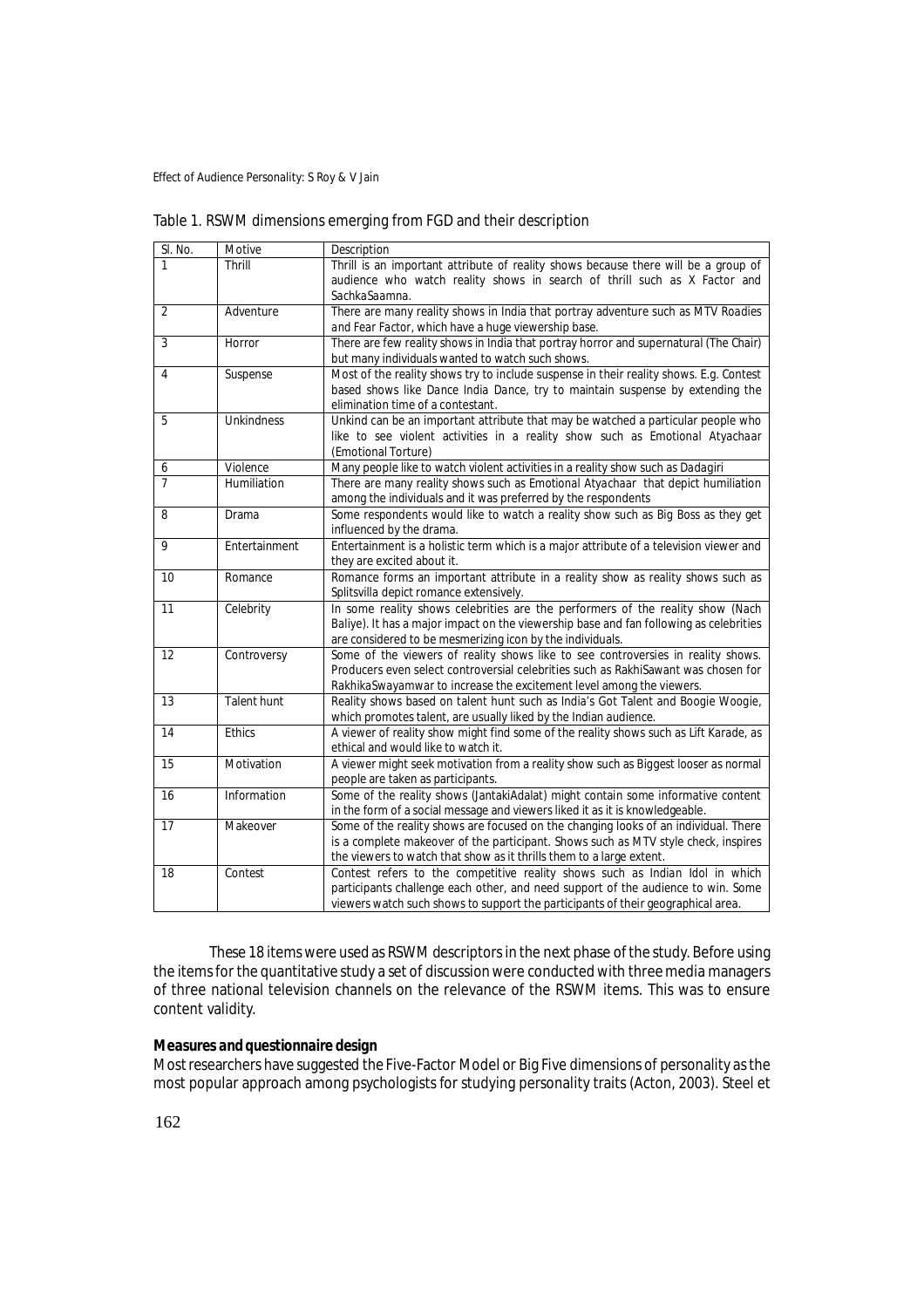al (2008) have argued that there are various perspectives in the arena of personality, but the widely used and accepted is the Five-Factor descriptive model. Thus the Big Five personality variables were used as measures of consumer personality. In this regard the authors have used the 25 item Big Five scale of Siddiqui (2011) which is a modified version of the 50 items personality inventory of Goldberg et al (2006). All the items were measured on a five point semantic differential scale. The 18 items generated from the FGD's were used as items for the dependent factor. These were measured on a five point Likert scale with 1 being "highly relevant to me" and 5 being "highly irrelevant". The questionnaire also had questions on demographics.

## *Sample and data collection*

Prior studies on the reality shows have emphasized that the college students in age of 18-24 years are the primary viewers of these shows (Andrejevic, 2003; Nabi et al., 2003; Oliver & Armstrong, 1995). Given that the Indian reality shows also target similar audience, the target age group was 18- 25 (which justifies the target audience age group for the FGD too). Students were randomly selected from the college register on a central Indian private University (from the engineering and management schools) and 300 respondents were interviewed with survey questions in phase 1 for the measure development and validation. The mean age in phase 1 was 21.4. The male female ratio in the sample was approximately 63 per cent (Male) to 37 per cent (Female). This was followed by phase 2 where a more general (student and non-student) population was used for random selection of respondents with the help of a market research agency. The sample size in this phase was 450 with the mean age as 23 and a male female ration close to 1:1.

## **Results**

The analysis was conducted in two phases in line with the measure validation and model testing. The first phase consisted of Exploratory Factor Analysis for the Big Five scale items and that of the RSWM. This phase also estimated a series of measurement models for both the Personality Scale and RSWM to ensure convergent and discriminant validity of the measures. In the second phase, the data obtained from the survey phase 2. Structural Equation Modelling (SEM) was used for the data analysis to determine the impact of the Big Five personality dimensions on the RSWM dimensions.

# **Phase 1: EFA for Big Five and RSWM**

The EFA results for the Big Five personality scale yielded a five factor structure (KMO = 0.814, Bartlett's Test Significant) with the five factor structure explaining around 72 per cent of the variance. The five factor structure was similar to that of Siddiqui (2011) but in our case one item had to be removed because of poor loading. The Coefficient alpha for all the factors was above 0.7 signifying reasonably high internal consistency reliability. EFA results for the RSWM items suggested a five factor structure (KMO = 0.790, Bartlett's Test Significant) with the five factor solution explaining 66 per cent of the variance. The five factors were named by the researchers according to the themes connecting them. They were termed as: Excitement (Thrill, Adventure, Suspense, Horror); Drama (Drama, Romance, Entertainment, Celebrity, Controversy); Disgrace (Violence, Unkindness, Humiliation); Competition (Talent Hunt, Makeover, Contest); and Development (Information, Motivation, Ethics). Naming the last factor was difficult, but since all the items were related to the development of the participants as well as the viewers, the authors termed it as Development. However, literature suggests that EFA doesn't ensure convergent and discriminant validity (Gefen et al., 2000). Moreover, the RSWM dimensions created by the authors were a new contribution and thus the authors used Confirmatory Factor Analysis (CFA) to achieve this objective.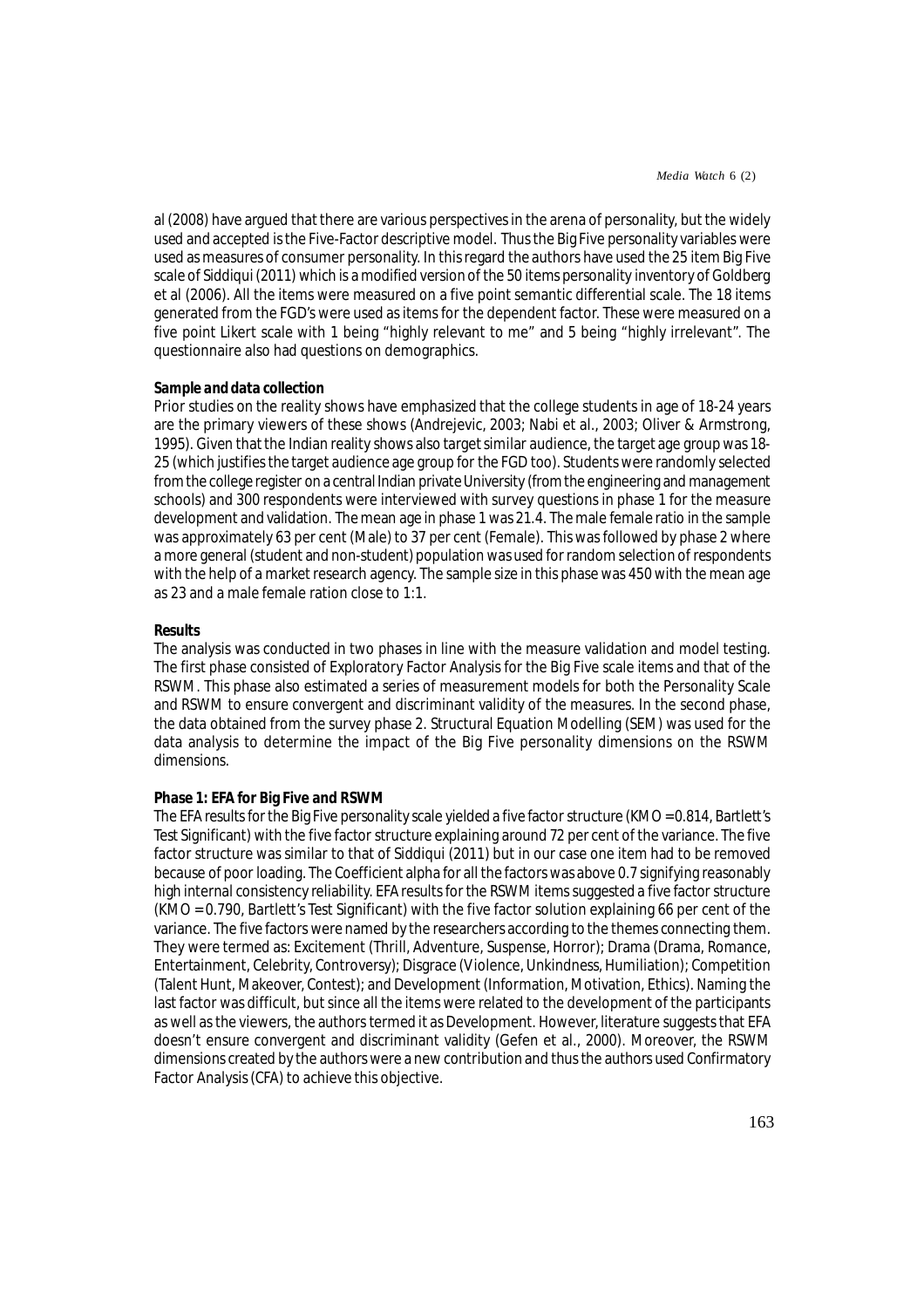# **Phase 1: CFA, convergent and discriminant validity tests**

Independent measurement models were constructed for the Big Five Personality dimensions and tested with the data using AMOS software. All the five independent measurement models elicited reasonably good fit measures and high loadings (Table 2).

| Items                            | <b>Factor Loadings</b> |                   |             |              |          |  |  |  |  |  |  |
|----------------------------------|------------------------|-------------------|-------------|--------------|----------|--|--|--|--|--|--|
|                                  | Agreeableness          | Conscientiousness | Neuroticism | Extraversion | Openness |  |  |  |  |  |  |
| A <sub>1</sub>                   | 0.847                  |                   |             |              |          |  |  |  |  |  |  |
| A2                               | 0.785                  |                   |             |              |          |  |  |  |  |  |  |
| A <sub>3</sub>                   | 0.767                  |                   |             |              |          |  |  |  |  |  |  |
| A4                               | 0.748                  |                   |             |              |          |  |  |  |  |  |  |
| A <sub>5</sub>                   | 0.724                  |                   |             |              |          |  |  |  |  |  |  |
| C1                               |                        | 0.829             |             |              |          |  |  |  |  |  |  |
| C2                               |                        | 0.803             |             |              |          |  |  |  |  |  |  |
| C <sub>3</sub>                   |                        | 0.755             |             |              |          |  |  |  |  |  |  |
| C4                               |                        | 0.734             |             |              |          |  |  |  |  |  |  |
| C <sub>5</sub>                   |                        | 0.682             |             |              |          |  |  |  |  |  |  |
| N <sub>2</sub>                   |                        |                   | 0.818       |              |          |  |  |  |  |  |  |
| N3                               |                        |                   | 0.692       |              |          |  |  |  |  |  |  |
| N <sub>4</sub>                   |                        |                   | 0.742       |              |          |  |  |  |  |  |  |
| <b>N5</b>                        |                        |                   | 0.773       |              |          |  |  |  |  |  |  |
| E1                               |                        |                   |             | 0.809        |          |  |  |  |  |  |  |
| E <sub>2</sub>                   |                        |                   |             | 0.752        |          |  |  |  |  |  |  |
| E3                               |                        |                   |             | 0.724        |          |  |  |  |  |  |  |
| E4                               |                        |                   |             | 0.724        |          |  |  |  |  |  |  |
| E <sub>5</sub>                   |                        |                   |             | 0.654        |          |  |  |  |  |  |  |
| 01                               |                        |                   |             |              | 0.835    |  |  |  |  |  |  |
| 02                               |                        |                   |             |              | 0.792    |  |  |  |  |  |  |
| O <sub>3</sub>                   |                        |                   |             |              | 0.809    |  |  |  |  |  |  |
| O <sub>4</sub>                   |                        |                   |             |              | 0.744    |  |  |  |  |  |  |
| $\overline{05}$                  |                        |                   |             |              | 0.669    |  |  |  |  |  |  |
| Cronbach<br>Alpha                | 0.786                  | 0.793             | 0.763       | 0.721        | 0.703    |  |  |  |  |  |  |
| Average<br>Variance<br>Extracted | 0.601                  | 0.581             | 0.574       | 0.539        | 0.596    |  |  |  |  |  |  |

Table 2. Factor loadings and reliability: Big Five

The most common approaches to ensure convergent validity are to check for: Standardized factor loading (0.5 or greater), Average Variance Extracted (AVE) (0.5 or higher), and Composite reliability (0.7 or above) (Hair et al., 2008). For the Big Five dimensions, all the factor loadings and the AVE values were above 0.5 (Table 2) thereby ensuring convergent validity for the Big Five dimensions. The inter construct correlations for the Big Five dimensions were compared with the AVE values of each dimension to check for discriminant validity. As per Fornell & Larcker (1981), the AVE's should be greater than the square of the inter construct correlations for discriminant validity. The diagonal values of the AVE's given in Table 3 were larger than the non-diagonal values of squared inter construct correlations and thus signified adequate discriminant validity.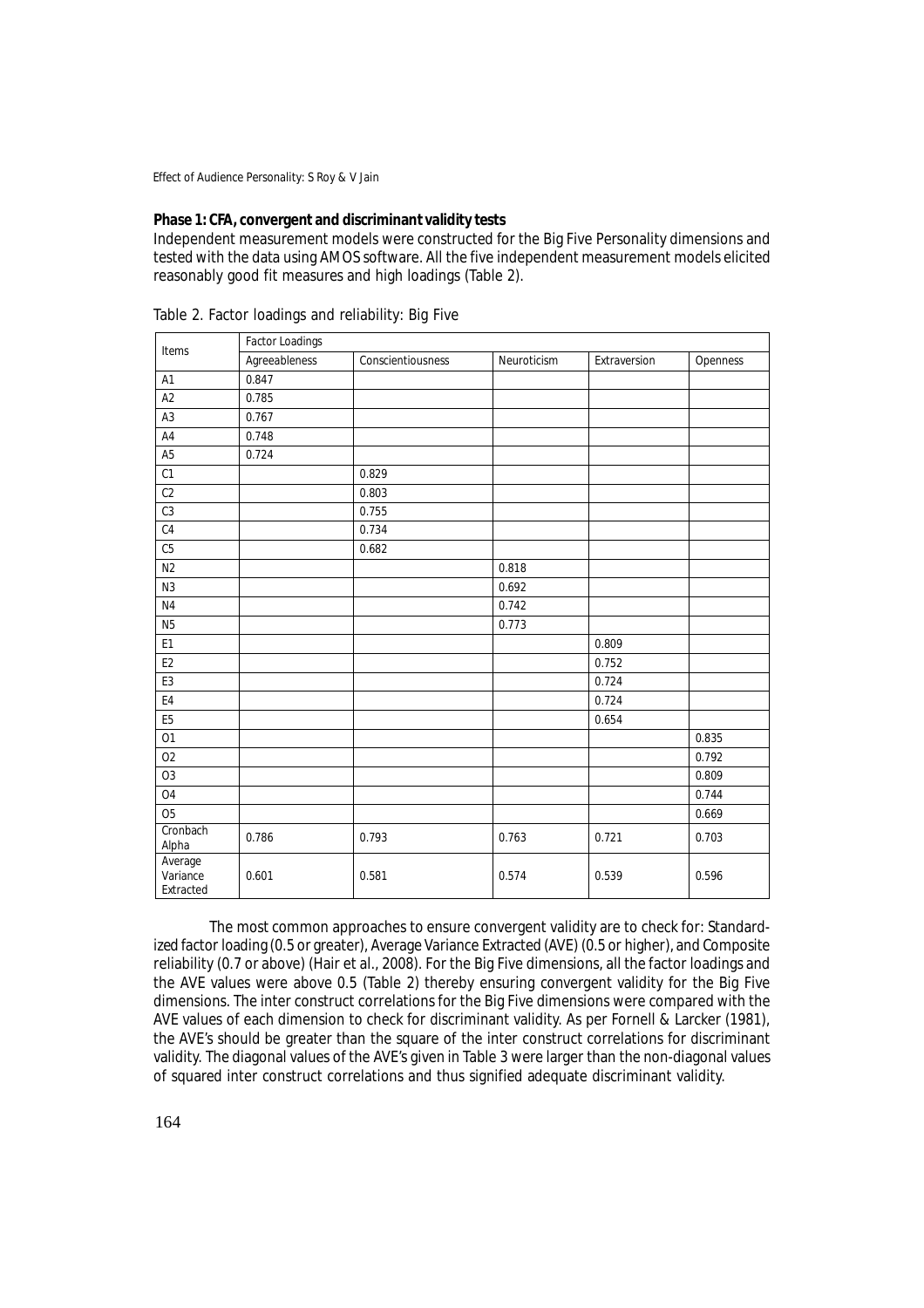| Big Five Dimension | Neuroticism | Openness | Extraversion | Conscientiousness | Agreeableness |
|--------------------|-------------|----------|--------------|-------------------|---------------|
| Neuroticism        | 0.574       |          |              |                   |               |
| Openness           | 0.069       | 0.596    |              |                   |               |
| Extraversion       | 0.046       | 0.154    | 0.539        |                   |               |
| Conscientiousness  | 0.032       | 0.158    | 0.232        | 0.581             |               |
| Agreea bleness     | 0.079       | 0.125    | 0.084        | 0.179             | 0.601         |

Table 3. Discriminant validity test: Big Five

Only two independent measurement models could be tested for RSWM dimension since the others had less than four items. The correlated measurement model however showed reasonably high standardized factor loadings (above 0.6) and AVE values were above 0.5for all factors Table 4.

|                                  | Factor Loadings |       |          |             |             |  |  |  |  |  |
|----------------------------------|-----------------|-------|----------|-------------|-------------|--|--|--|--|--|
| Items                            | Excitement      | Drama | Disgrace | Competition | Development |  |  |  |  |  |
| Thrill                           | 0.858           |       |          |             |             |  |  |  |  |  |
| Adventure                        | 0.804           |       |          |             |             |  |  |  |  |  |
| Suspense                         | 0.769           |       |          |             |             |  |  |  |  |  |
| Horror                           | 0.743           |       |          |             |             |  |  |  |  |  |
| Drama                            |                 | 0.843 |          |             |             |  |  |  |  |  |
| Romance                          |                 | 0.795 |          |             |             |  |  |  |  |  |
| Entertainment                    |                 | 0.754 |          |             |             |  |  |  |  |  |
| Celebrity                        |                 | 0.705 |          |             |             |  |  |  |  |  |
| Controversy                      |                 | 0.686 |          |             |             |  |  |  |  |  |
| Violence                         |                 |       | 0.808    |             |             |  |  |  |  |  |
| <b>Unkindness</b>                |                 |       | 0.788    |             |             |  |  |  |  |  |
| Humiliation                      |                 |       | 0.736    |             |             |  |  |  |  |  |
| <b>Talent Hunt</b>               |                 |       |          | 0.833       |             |  |  |  |  |  |
| Makeover                         |                 |       |          | 0.787       |             |  |  |  |  |  |
| Contest                          |                 |       |          | 0.753       |             |  |  |  |  |  |
| Information                      |                 |       |          |             | 0.802       |  |  |  |  |  |
| Motivation                       |                 |       |          |             | 0.791       |  |  |  |  |  |
| <b>Ethics</b>                    |                 |       |          |             | 0.698       |  |  |  |  |  |
| Cronbach Alpha                   | 0.727           | 0.713 | 0.769    | 0.736       | 0.753       |  |  |  |  |  |
| Variance<br>Average<br>Extracted | 0.631           | 0.576 | 0.605    | 0.627       | 0.585       |  |  |  |  |  |

Table 4. Factor loadings and reliability-RSWM items

Thus convergent validity was ensured. The AVE values for each construct Table 5 were larger than the non-diagonal values of squared inter construct correlations and thus discriminant validity was achieved for the RSWM dimensions.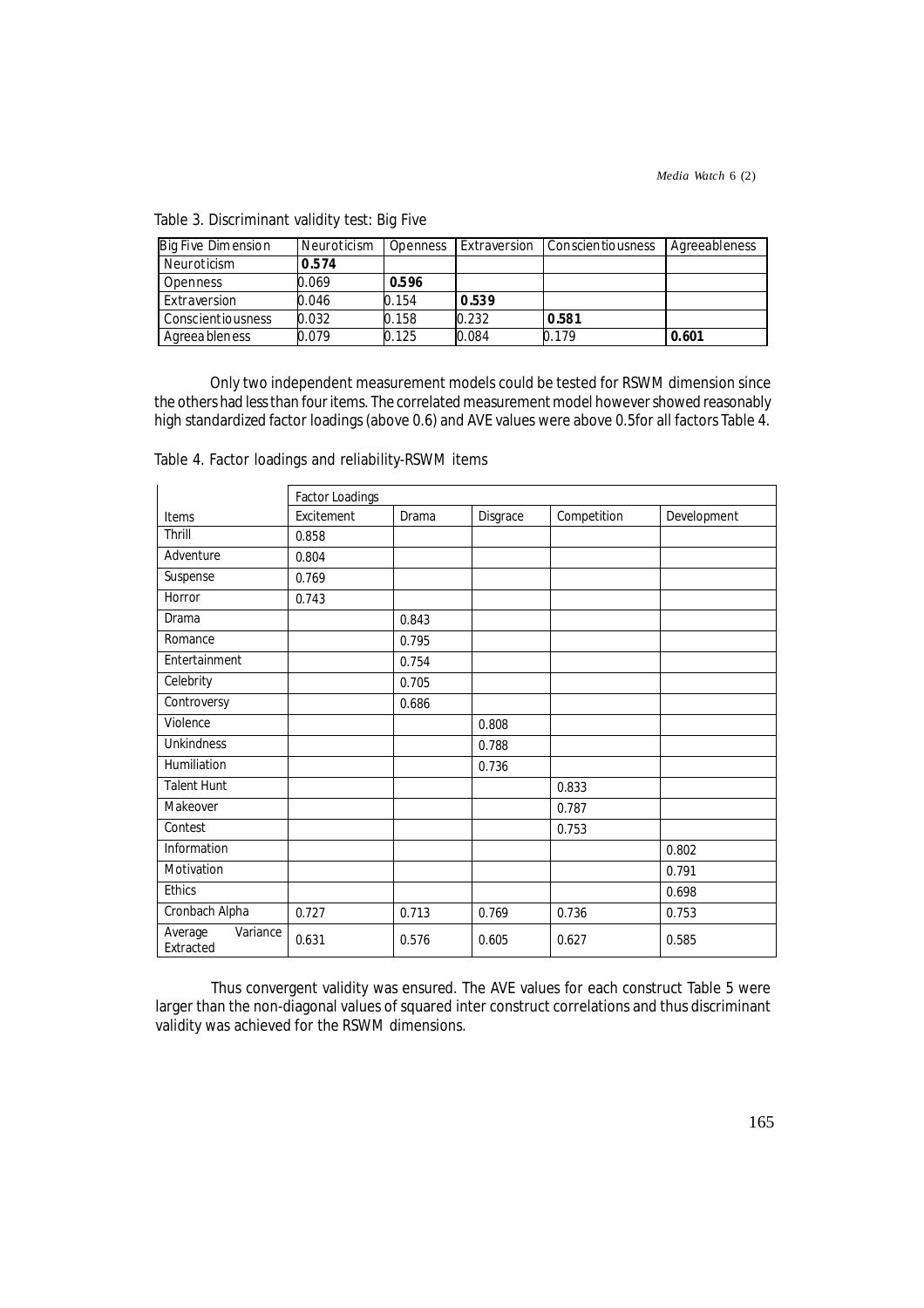| <b>RSWM Dimensions</b> | Excitement | Drama | Disgrace | Competition | Development |
|------------------------|------------|-------|----------|-------------|-------------|
| Excitement             | 0.631      |       |          |             |             |
| Drama                  | 0.060      | 0.576 |          |             |             |
| Disgrace               | 0.017      | 0.256 | 0.605    |             |             |
| Competition            | 0.021      | 0.115 | 0.014    | 0.627       |             |
| Development            | ን.096      | 0.021 | 0.006    | 0.383       | 0.585       |

Table 5. Discriminant validity test: RSWM

## **Phase 2: The impact of personality on RSWM**

In this phase, the data obtained from survey phase 2 was analysed. The CFA results were similar to that of phase 1 and thus are not mentioned here. Two alternate models were tested to estimate the impact of personality on RSWM. Because of the difference in characteristics of the personality types, it seems practical to have them as first order constructs individually affecting the RSWM dimensions. However, a second-order factor model has several statistical advantages over a first-order factor model such as: accounting for the relationship patterns between the first-order factors and achieving more parsimony in a model with fewer parameters (Gustafsson & Balke, 1993; Rindskopf & Rose, 1988). At the same time, the specification of a model should be derived from theory and not statistics (Bollen, 1989). Thus the authors decided to test two parallel models and select the one with more parsimony and goodness of fit. The first model had personality as a second order constructs affecting the RSWM (Figure 1).



Figure 1. Alternative model 1: personality as a second order constructs

The second model had all the personality dimensions as first order constructs independently affecting the RSWM dimensions (Figure 2).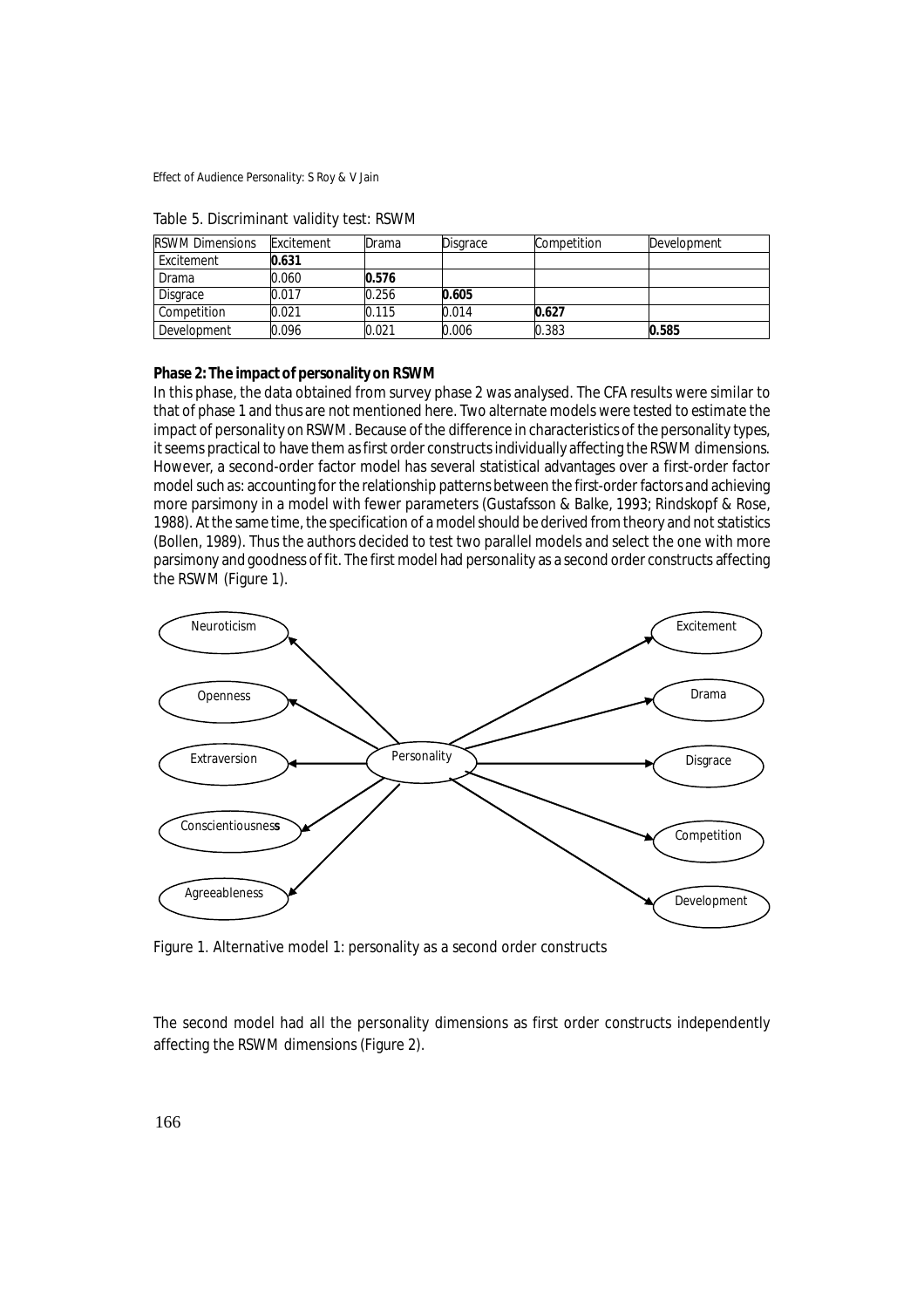*Media Watch* 6 (2)



Figure 2: Alternative model 2: personality dimensions as first order constructs

The results indicated a better fit for the model where the personality dimensions were first order constructs affecting RSWM (CMIN/df = 2.548) as compared to the one where personality was modelled as a second order construct (CMIN/df = 3.91). A number of goodness of fit indices were next compared across the two models which further justified (Figure 2) as more parsimonious and better fitting the data (Table 6). Thus for the theoretical inferences, figure 2 was retained. The results suggested that the personality dimensions were affecting the different RSWM dimensions differently (Table 7). Neuroticism was found to have significant impact on all the RSWM dimensions except competition (negative impact on development). Agreeableness was found to be the least important personality dimension that had a significant effect only on Development. Openness was not significantly affecting Disgrace while Conscientiousness was not significantly affecting Excitement. Lastly, Extraversion was not significant on Drama and Disgrace.

Table 6. Goodness of fit comparisons across two proposed models

| Goodness of  | Personality as Second | Personality Dimensions as     |  |  |  |  |
|--------------|-----------------------|-------------------------------|--|--|--|--|
| Fit Measure  | Order Construct       | <b>First Order Constructs</b> |  |  |  |  |
| GFI          | 0.829                 | 0.969                         |  |  |  |  |
| <b>NFI</b>   | 0.575                 | 0.903                         |  |  |  |  |
| <b>RMR</b>   | 0.104                 | 0.029                         |  |  |  |  |
| <b>RMSEA</b> | 0.084                 | 0.058                         |  |  |  |  |
| <b>FMIN</b>  | 2.336                 | 0.159                         |  |  |  |  |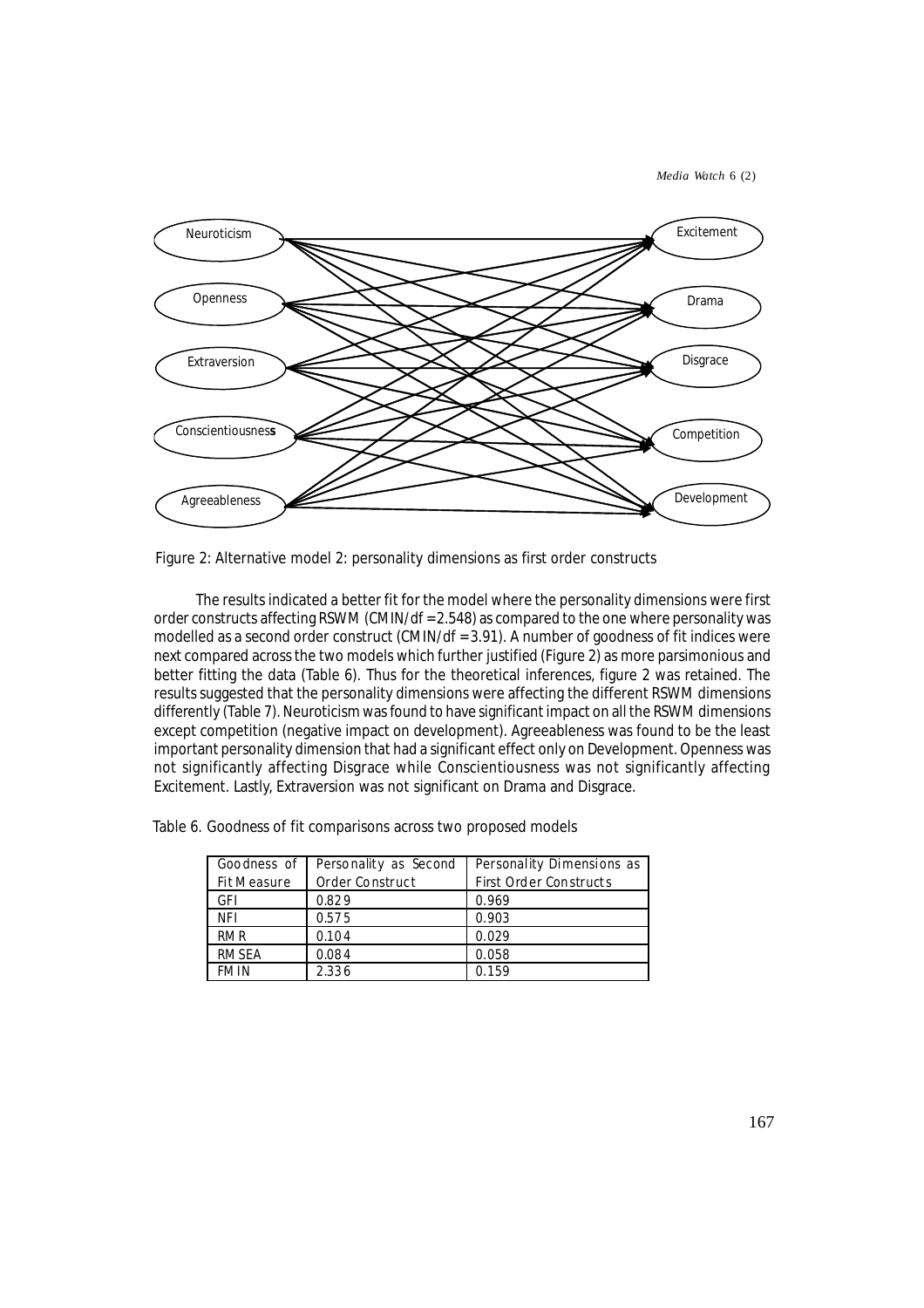| Independent       | $DV = Excitement$ |          |           | $DV = Drama$ |                     | $DV = Disgrace$       |              | DV = Competition |          |           | $DV = Development$ |          |           |                                |          |
|-------------------|-------------------|----------|-----------|--------------|---------------------|-----------------------|--------------|------------------|----------|-----------|--------------------|----------|-----------|--------------------------------|----------|
| Variable          | Std.<br>Est.      | S.E.     | Sig       | Std.<br>Est. | S.E.                | Sia                   | Std.<br>Est. | S.E.             | Sig      | Std. Est. | S.E.               | Sig      | Std. Est. | S.E.                           | Sig      |
| Neuroticism       | 0.13              | .04<br>3 | .00.<br>4 | 0.238        | .04                 | .00                   | 0.315        | .05<br>3         | .00      | 0.027     | .05                | .58      | $-0.135$  | .04<br>8                       | .00<br>3 |
| <b>Openness</b>   | 0.12<br>0         | .04<br>6 | .01       | 0.124        | .04<br>5            | .01<br>$\overline{2}$ | $-0.063$     | .05<br>6         | .16<br>6 | 0.216     | .05<br>4           | .00      | 0.282     | .05                            | .00<br>0 |
| Extraversion      | 0.27<br>8         | .05<br>5 | .00.      | 0.064        | .05<br>5            | .18<br>6              | 0.012        | .06<br>6         | .80<br>8 | 0.232     | .06<br>8           | .00      | 0.119     | .06                            | .01<br>0 |
| Conscientiousness | 0.07<br>O.        | .04<br>5 | .10       | 0.140        | .04<br>5            | .00.<br>3             | $-0.141$     | .05<br>6         | .00<br>2 | 0.129     | .05<br>4           | .00<br>8 | 0.208     | .05<br>$\Omega$                | .00<br>0 |
| Agreeableness     | 0.04              | .05<br>4 | .32<br>4  | 0.006        | .04<br><sub>6</sub> | .89<br>h              | 0.038        | .05<br>8         | .41      | 0.064     | .05<br>5           | .19      | 0.138     | .05<br>$\overline{\mathbf{c}}$ | .00<br>3 |

#### Table 7. SEM results

## **Discussion**

The present study has investigated the linkage between viewer personality and reality show viewing in a novel and organized manner. The first part of the study generated five dimensions of RSWM which had common elements from their western counterparts but uncommon elements as well. The answer to the second research question suggested differential impact of the viewer personality dimensions on the different RSWM dimensions. The first implication of the present study is that consumer personality dimensions have an impact on the reality show watching motives. Thus it supports earlier literature in this area (Crook et al., 2004). Moreover it augments the literature since early studies only investigated a part of the reality show genres (Crook et al., 2004). The present study has investigated all genres through the RSWM dimensions. The second implication of the present study was the establishment of the support that consumers with different personality profile would view or at least have affinity towards different reality shows. The factor Neuroticism was found to have a significant impact on all the RSWM dimensions except competition. Neuroticism is related to emotional stability (Eysenck & Eysenck, 1985; McCrae & Costa, 1990) and most reality shows have a lot of instability inherent in them in terms of 'what happens next?'. Therefore, it is highly possible that Neuroticism would affect most RSWM dimensions. Moreover, Neuroticism was found to have a negative impact on Development. This implies that consumers with high levels of instability they would tend to avoid programs which are more rationally oriented.

Moreover, viewers with higher level of emotional instability may not be oriented towards competitiveness justifying the findings. Openness to new experience is related to curiosity in the individuals (Eysenck & Eysenck, 1985; McCrae & Costa, 1990), whereas reality shows which are oriented towards violence or abuse does not really lead to curiosity. Hence, Openness was not found to have any significant effect on Disgrace dimension. Extraversion is the ability to socialize or having an outgoing nature (Eysenck & Eysenck, 1985; McCrae & Costa, 1990). Therefore, extraversion had an impact on RSWM dimensions such as Excitement, Competition and Development which are related to meeting new people and working with/against them. On the other hand dramatization or disgraceful behaviour is considered to be un-socializing by the extraverts, and thus the insignificant effect could be justified.

Conscientiousness had a negative impact on Disgrace. This was expected since Conscientiousness is related to reliability and positive elements just opposite to disgraceful behavior. However Conscientiousness did not have a significant impact on Excitement. The plausible explanation could be that consumers with conscientiousness do not believe in the thrills and action being portrayed in the reality shows and thus are not affected by it. Agreeableness is related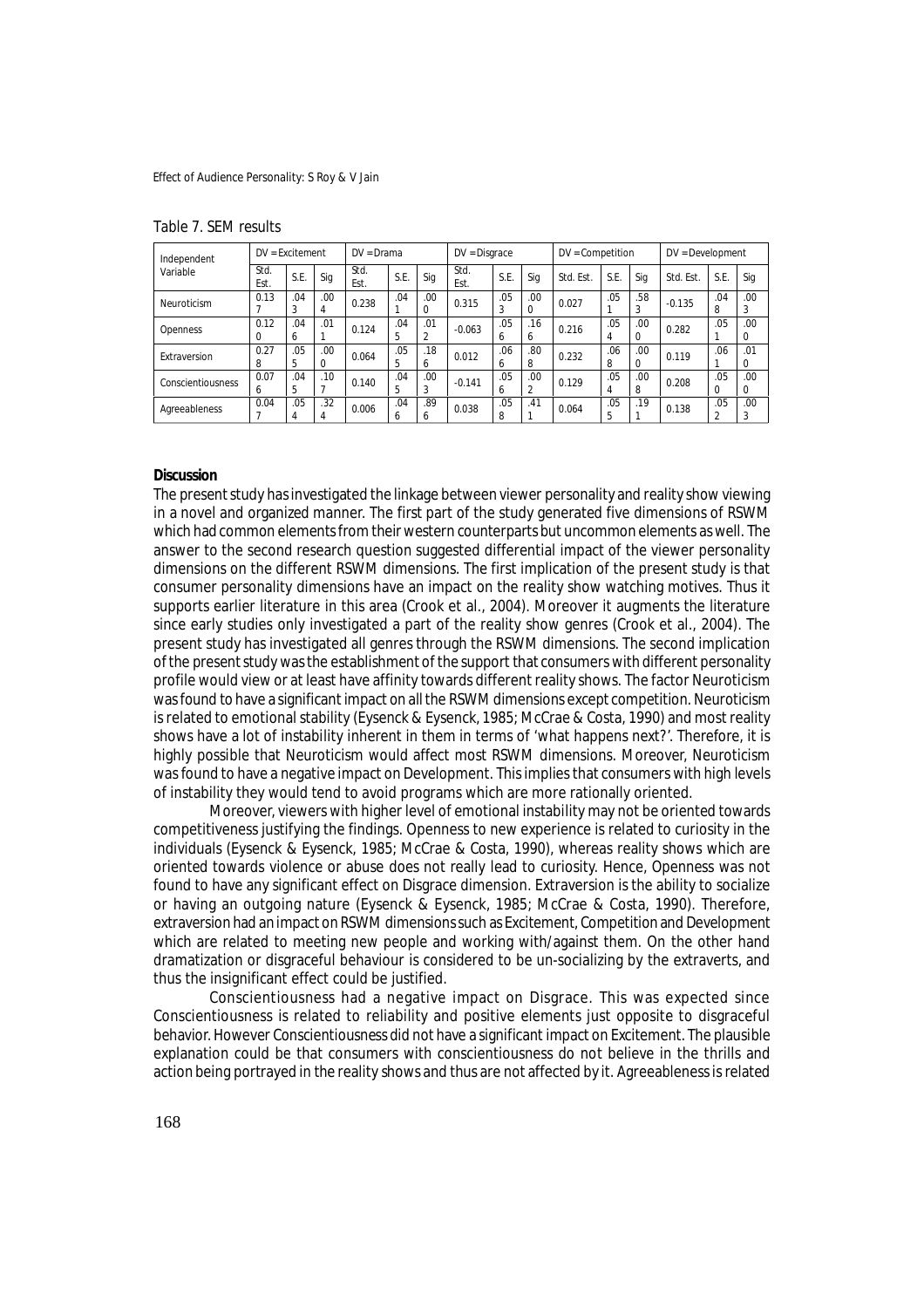with good nature (Eysenck & Eysenck, 1985; McCrae & Costa, 1990). Agreeableness was not significant on most of the RSWM dimensions. The explanation may be in the perceived believability of reality shows in the eyes of the viewers. Unless the show is development oriented, the consumers are not willing to believe in it. They would assume that the show is scripted even though it is portrayed as unscripted. Thus, the major learning from the study is that there are different dimensions of reality shows,(which supports earlier literature:Mead, 2006; Papacharissi & Mendelson, 2007; Nabi, 2007) and that consumer personality (The Big Five) affects the consumer watching motives differently.

The concept of reality shows is growing in India (Desai, 2011; Dixit, 2013) and thus is unavoidable. The managerial implications of the study suggest that the same reality show may not attract all the audience even when they are from the same demographic group (which was the present case). Thus, the media house should design reality shows accordingly. In case the channel has a narrow focus (such as MTV) it would cater to a predominantly similar personality types. The same should be first assessed before promoting a reality show to avoid a mismatch. For a channel with a more broader audience (such as Star Plus) it would advisable to maintain a portfolio of reality shows as it would allow them to attract consumers/viewers with different personality profiles and the target of the marketer (say TRP) would be achieved. The academic implications of the study lie in a novel approach to the relation between viewer personality and reality show watching motives. The present study has contributed to a lesser researched area in reality show consumer behaviour (Crook et al., 2004) in a structured and meaningful manner.

## **Conclusion**

The present study intended to explore (a) the Reality Show Watching Motives (RSWM) of the viewers and (b) the impact of viewer personality type on RSWM. In this regard, the present study has identified new perspectives from the consumer behaviour which was focused less by the researchers. It has contributed to the existing research on reality shows by identifying the dimensions of reality show watching motive from the Indian perspective. More importantly it has explored reality shows and consumer behaviour by integrating the Big Five personality dimensions. The study has supported the assumption that consumer personality affects reality show viewing and thus marketers should think before launching a reality show. One of the limitations of the study is the usage of student respondents. Even though the sample selection is justified in the study, but a nice extension of the study could be to explore whether similar phenomenon exists for adult viewers also. Another extension of the study could be to investigate the temporal impact of viewing motive over time. This would include issues such as watching loyalty etc. Lastly, another related extension would be to investigate whether the media house has any impact on the reality show viewing. This may lead to a case where a consumer is watching a reality show that does not match his/her personality because it is from his/her favourite media house. This idea has not been investigated in literature according to the authors' investigation. To conclude, the present study has made academic contribution in a less researched area and has also left food for thought for the practitioners in the marketing and airing of reality shows.

#### **References**

- Aaker, J. (1999). The Malleable Self: The Role of Self-Expression in Persuasion. Journal Of Marketing Research, 36(1), 45-57. doi:10.2307/3151914
- Acton, G. (2003). Measurement of Impulsivity in a Hierarchical Model of Personality Traits: Implications for Substance Use. Subst Use Misuse, 38(1), 67-83. doi:10.1081/ja-120016566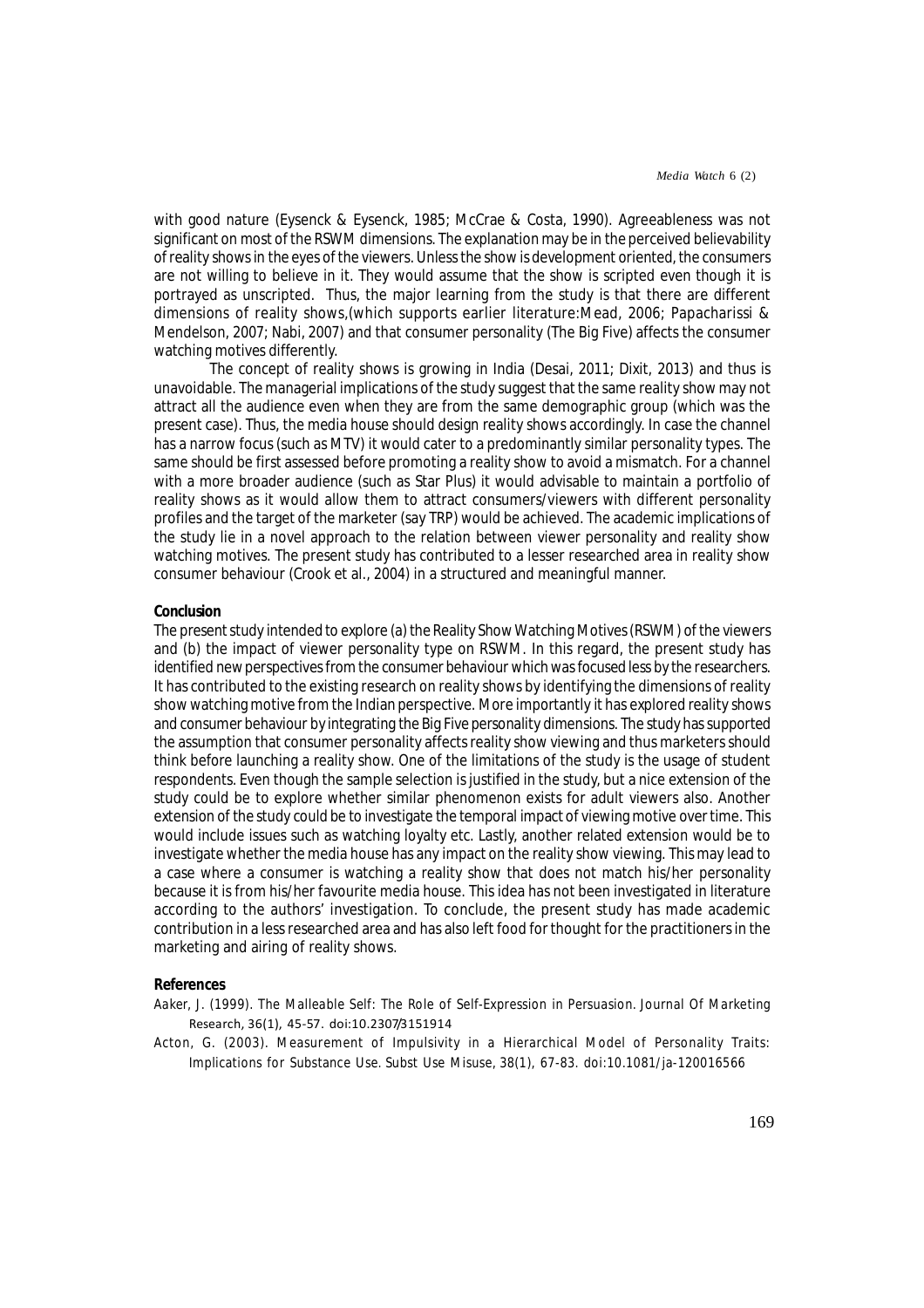- Andrejevic, M. (2003). Reality TV: The work of being watched. Lanham, Md.: Rowman & Littlefield Publishers.
- Barton, K. (2009). Reality Television Programming and Diverging Gratifications: The Influence of Content on Gratifications Obtained. J. Of Broadcasting & Elec. Media, 53(3), 460-476. doi:10.1080/ 08838150903102659
- Baumgartner, H. (2002). Toward a Personology of the Consumer. Journal Of Consumer Research, 29(2), 286-292. doi:10.1086/341578
- Bollen, K. (1989). Structural equations with latent variables. New York: Wiley.
- Cantor, N. (1990). From thought to behavior: "Having" and "doing" in the study of personality and cognition.American Psychologist, 45(6), 735-750. doi:10.1037//0003-066x.45.6.735
- Caplan, S. (2003). Preference for Online Social Interaction: A Theory of Problematic Internet Use and Psychosocial Well-Being. Communication Research, 30(6), 625-648. doi:10.1177/0093650203257842
- Chadda, R., & Deb, K. (2013). Indian family systems, collectivistic society and psychotherapy. Indian Journal Of Psychiatry, 55(6), S299-S309. doi:10.4103/0019-5545.105555
- CostaPT and McCraeRR1992Revised NEO Personality Inventory (NEO-PI-R) and NEO Five-Factor Inventory (NEO-FFI) professional manual.Psychological Assessment Resources Odessa: FL.
- Crook SF, Worrell TR, Westerman D, Davis JS, Moyer EJ and Clarke SH 2004 Personality Characteristics Associated with Watching Reality Programming. paper presented at Annual Meeting of the International Communication Association, New Orleans, Sheraton, New Orleans: International Communication Association: 1-31.
- Davis RK and Lombardi TP 1996 The quality of life of rural high school special education graduates: A follow-up study. In: Rural goals 2000: Building programs that work [Microfiche]. Available: ERIC Document: ED394765
- Desai, S. (2011). KBC & the rescue of reality. Times Of India Blogs. Retrieved 21 November 2014, from http:// blogs.timesofindia.indiatimes.com/Citycitybangbang/kbc-the-rescue-of-reality/
- Dixit M and Raman M 2012 A Comparative Analysis of The Indian And The Western Audience For TV Reality Shows. International Journal of Sales and Marketing Management 1 (1) [online] http://www.iaset.us/ view\_archives.php?year=2012&jid=33&jtype=2.
- Emmons, A. (1989). The Personal Striving Approach to Personality. In L. Pervin, Goal Concepts in Personality and Social Psychology (1st ed., pp. 87-126). Hillsdale, NJ: Erlbaum Assoc Inc.
- Eysenck, H., & Eysenck, M. (1985). Personality and individual differences. New York [u.a.]: Plenum Pr. Fornell, C., & Larcker, D. (1981). Evaluating Structural Equation Models with Unobservable Variables and Measurement Error. Journal Of Marketing Research, 18(1), 39-50. doi:10.2307/3151312
- Gefen, D., Straub, D., & Boudreau, C. (2000). Structural Equation Modeling and Regression: Guidelines For Research Practice. Communications Of The Association For Information Systems, 1(7), 1-  $80<sub>0</sub>$
- Goldberg, L., Johnson, J., Eber, H., Hogan, R., Ashton, M., Cloninger, C., & Gough, H. (2006). The international personality item pool and the future of public-domain personality measures. Journal Of Research In Personality, 40(1), 84-96. doi:10.1016/j.jrp.2005.08.007
- Gustafsson, J., & Balke, G. (1993). General and Specific Abilities as Predictors of School Achievement. Multivariate Behavioral Research, 28(4), 407-434. doi:10.1207/s15327906mbr2804\_2
- Hofstede, G. (2014). India Geert Hofstede. Geert-hofstede.com. Retrieved 21 November 2014, from http:// geert-hofstede.com/india.html
- Howard PJ and Howard JM 1995The Big Five Quickstart: An Introduction to the Five-Factor Model of Personality for Human Resource Professionals. Available: ERIC Document: ED384754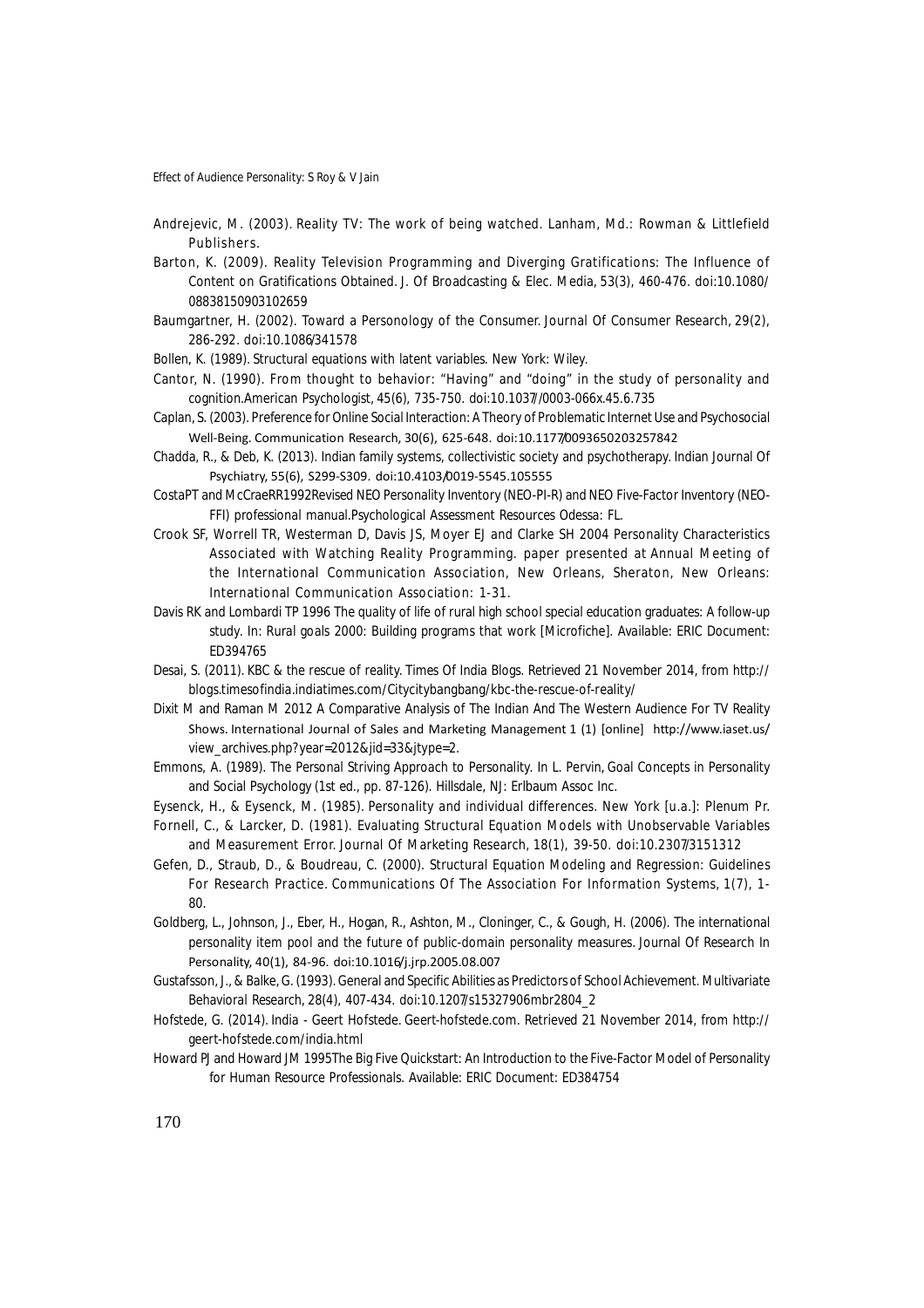- John, O., & Srivastava, S. (1999). The Big Five trait taxonomy: History, measurement, and theoretical perspectives. In L. Pervin & O. John, Handbook of personality: Theory and Research (1st ed., pp. 102-138). New York: Guilford Press.
- John OP, Donahue EM, and Kentle RL.(1991). The Big Five Inventory Versions 4a and 54. Berkeley, CA: University of California, Berkeley, Institute of Personality and Social Research.
- Kassarjian, H. (1971). Personality and Consumer Behavior: A Review. Journal Of Marketing Research,8(4), 409- 418. doi:10.2307/3150229
- Little, B. (1996). Free Traits, Personal Projects and Idio-Tapes: Three Tiers for Personality Psychology.Psychological Inquiry, 7(4), 340-344. doi:10.1207/s15327965pli0704\_6
- Little, R. (1989). Personal Projects Analysis: Trivial Pursuits, Magnificent Obsessions, and the Search for Coherence. In M. Buss & N. Cantor, Personality Psychology: Recent Trends and Emerging Directions (1st ed., pp. 15-31). New York: Springer.
- Maddi, S. (1996). Personality theories. Prospect Heights, Ill.: Waveland Press.
- McAdams, D. (1996). Personality, Modernity, and the Storied Self: A Contemporary Framework for Studying Persons. Psychological Inquiry, 7(4), 295-321. doi:10.1207/s15327965pli0704\_1
- McAdams, P. (2001). The Person: An Integrated Introduction to Personality Psychology. Fort Worth: Harcourt College Publishers.
- McCrae, R., & John, O. (1992). An Introduction to the Five-Factor Model and Its Applications. Journal Of Personality, 60(2), 175-215. doi:10.1111/j.1467-6494.1992.tb00970.x
- McCrae, R., Costa, P., & McCrae, R. (1990). Personality in adulthood. New York: Guilford Press.
- McQuail, D. (1994). McQuail's reader in mass communication theory. London: Sage Publications.
- Mead, J.(2006). Survivor and other reality TV gameshows: the uses and gratifications perspective on a reality sub-genre. Masters Degree.University of Wisconsin - Whitewater.
- Mooradian, T., & Olver, J. (1997). ?I can't get no satisfaction:? The impact of personality and emotion on postpurchase processes. Psychology And Marketing, 14(4), 379-393. doi:10.1002/(sici)1520- 6793(199707)14:4<379::aid-mar5>3.0.co;2-6
- Mooradian, T., & Olver, J. (1996). Shopping motives and the five Factor model: An integration and preliminary study. Psychological Reports, 78(2), 579-592. doi:10.2466/pr0.1996.78.2.579
- Mowen, J. (2000). The 3M model of motivation and personality. Boston: Kluwer Academic Publishers.
- Nabi, R. (2007). Determining Dimensions of Reality: A Concept Mapping of the Reality TV Landscape. Journal Of Broadcasting & Electronic Media, 51(2), 371-390. doi:10.1080/08838150701307111
- Nabi, R., Biely, E., Morgan, S., & Stitt, C. (2003). Reality-Based Television Programming and the Psychology of Its Appeal. Media Psychology, 5(4), 303-330. doi:10.1207/s1532785xmep0504\_01
- Nabi, R., Stitt, C., Halford, J., & Finnerty, K. (2006). Emotional and Cognitive Predictors of the Enjoyment of Reality-Based and Fictional Television Programming: An Elaboration of the Uses and Gratifications Perspective. Media Psychology, 8(4), 421-447. doi:10.1207/s1532785xmep0804\_5
- Ojha, A. (2011). Reality shows take centre stage on TV. Livemint.com. Retrieved 21 November 2014, from http://www.livemint.com/2011/07/28103739/Reality-shows-take-centre-stag.html
- Oliver, M., & Armstrong, G. (1995). Predictors of Viewing and Enjoyment of Reality-Based and Fictional Crime Shows. Journalism & Mass Communication Quarterly, 72(3), 559-570. doi:10.1177/ 107769909507200307
- Ouellette, L., & Murray, S. (2004). Introduction. In S. Murray & L. Ouellette, Reality TV: Remaking television culture (1st ed., pp. 1-16). New York: New York University.
- Panja, D. (2011). Markathon: Digging into the reality of Reality Shows: A Booming Marketing Platform.Iims-